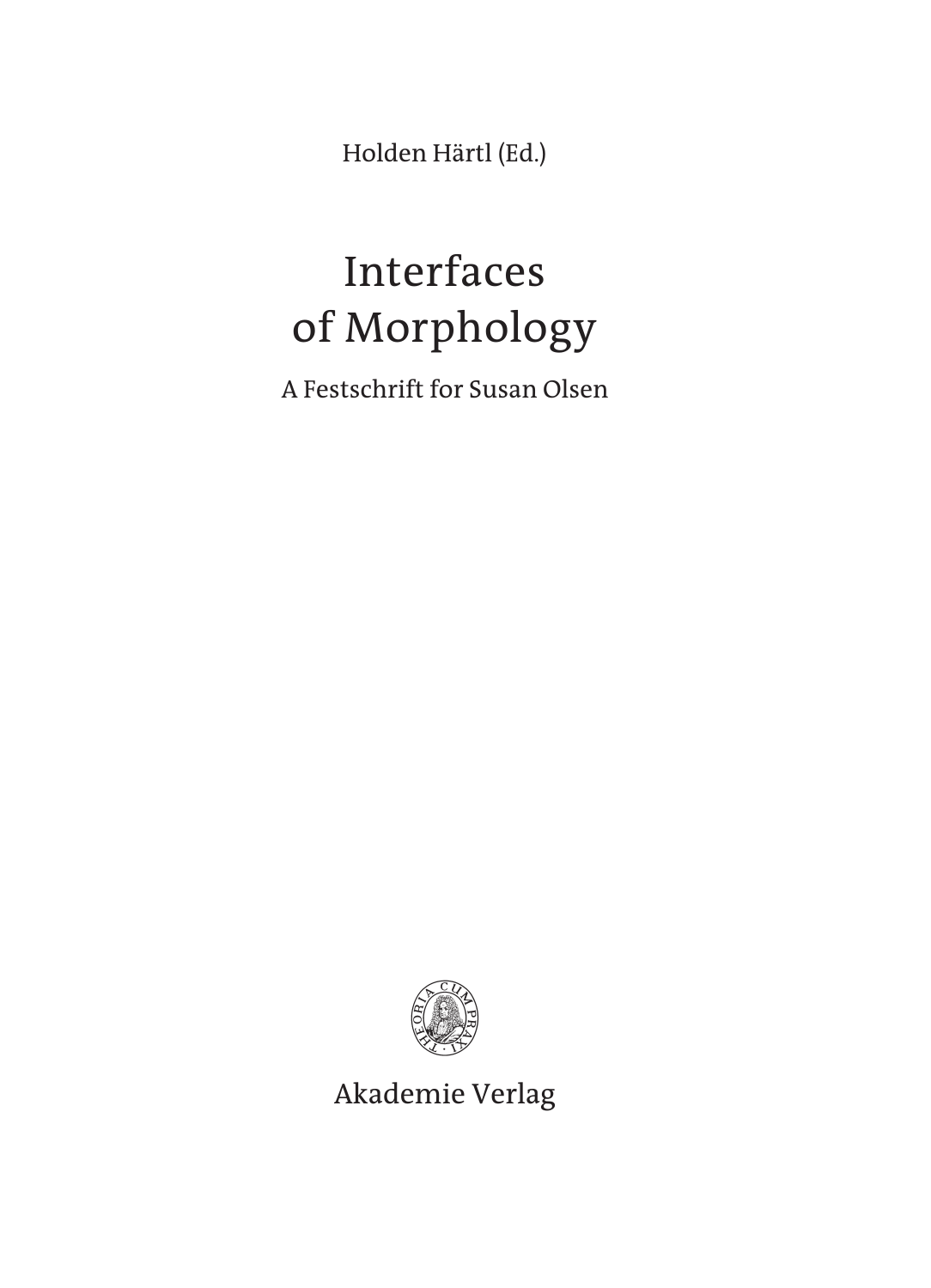Bibliografische Information der Deutschen Nationalbibliothek

Die Deutsche Nationalbibliothek verzeichnet diese Publikation in der Deutschen Nationalbibliografie; detaillierte bibliografische Daten sind im Internet über http://dnb.d-nb.de abrufbar.

© Akademie Verlag GmbH, Berlin 2013 Ein Wissenschaftsverlag der Oldenbourg Gruppe

www.akademie-verlag.de

Das Werk einschließlich aller Abbildungen ist urheberrechtlich geschützt. Jede Verwertung außerhalb der Grenzen des Urheberrechtsgesetzes ist ohne Zustimmung des Verlages unzulässig und strafbar. Das gilt insbesondere für Vervielfältigungen, Übersetzungen, Mikroverfilmungen und die Einspeicherung und Bearbeitung in elektronischen Systemen.

Umschlagentwurf: hauser lacour Druck und Bindung: Beltz Bad Langensalza GmbH, Bad Langensalza

Dieses Papier ist alterungsbeständig nach DIN/ISO 9706.

ISBN 978-3-05-006056-9 eISBN 978-3-05-006379-9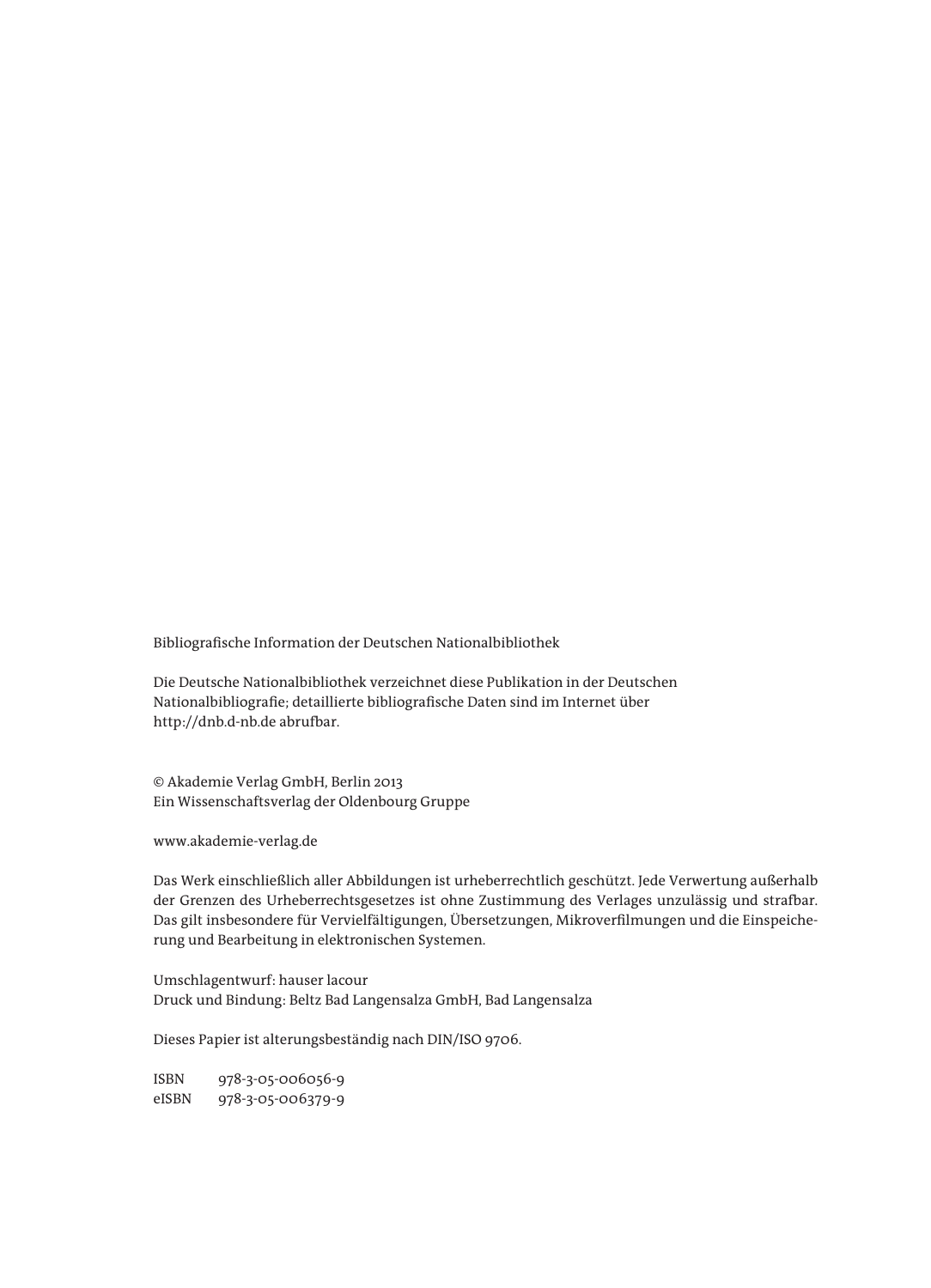# Arguments of non-heads∗

*Holden Härtl* 

## 1. Introduction

 $\overline{a}$ 

It is over twenty years ago that Susan Olsen and Gisbert Fanselow took opposite perspectives as to whether the formation and interpretation of complex words is based on regularities of core grammar or not, see Fanselow (1989), (1991) and Olsen (1991), (1992).<sup>1</sup> But note how relevant the subject matter still is today: While Gisbert Fanselow argued against an exclusive word structure component of the language faculty and attributed the interpretation of compounds to general conceptual-semantic principles, Susan Olsen maintained the view that word-formation operations such as argument inheritance are structurally regular and thus part of UG.

Clearly, both views have their merits. On the one hand, a conceptual perspective towards word-formation, like Fanselow's, allows a uniform treatment of argument-structural dependencies occurring in compounds and, thus, certain semantic parallels between different types of compounds involving thematic relations are predicted. For example, synthetic compounds like *Kastanienesser* (*chestnut eater*) as well as verb-noun compounds like *Esskastanie* ('eat\_chestnut', *chestnut*) both involve a nominal representing a theme, i.e., *chestnut*, of the verbal predicate *ess-*, and this nominal could be argued to be conceptually associated with the verb's corresponding argument slot in both cases. On the other hand, there are characteristic regularities, like the well-known (and much debated) *Right Hand Head Rule*, see Williams (1981: 248), which suggest a more restricted rule system may be at work here and thus the existence of a separate, word-formation-specific grammatical domain. In this context, for example, the (also often-discussed) ban on external arguments to appear within a complex nominal, cf. \**child-sleeper*, \**girl-writing* (see Grimshaw 1990 among others), could be considered an expression of a particular morphological restriction holding exclusively in word-formation patterns.

Large parts of the discussion in the literature on the above issue center around aspects of argument inheritance in deverbal nouns and if this is a syntactically rooted operation or not.

<sup>∗</sup> I wish to thank Sven Kotowski, Andrew McIntyre and the audiences of the annual workshops "Event Semantics" in Tübingen (2010) as well as Flensburg (2011) for useful comments and discussion.

About sixteen years ago, the aforementioned papers were my first encounters with system-theoretical aspects of word-formation and morphology, in general. I therefore dedicate this paper to Susan Olsen, to whom I owe so much.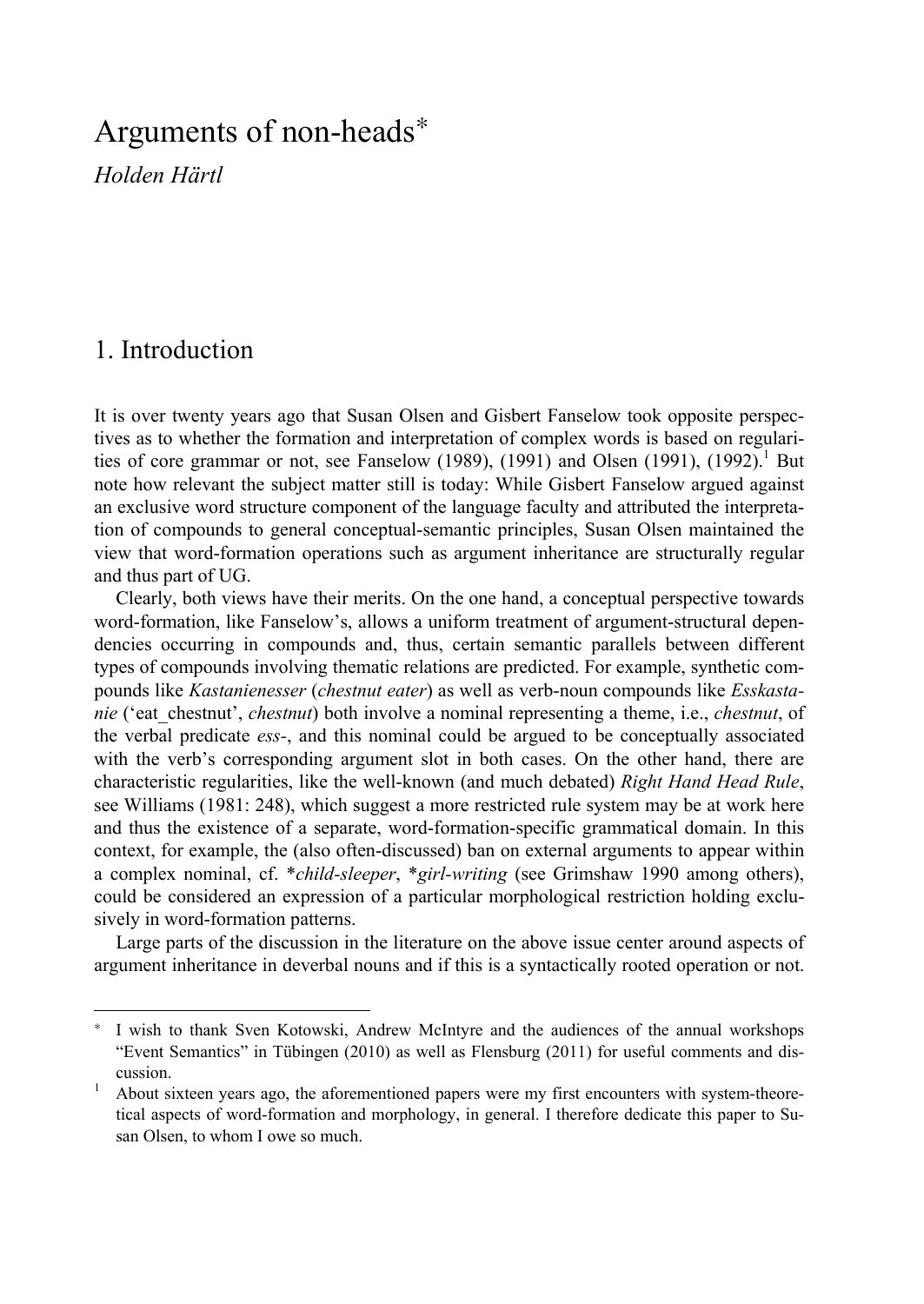A standard assumption maintains that deverbal *er*-nominals, in some way, inherit the object arguments of the verbal base of the head noun, cf. *baker of bread*, *giver of presents to children*, see, among others, Lieber (2004: 61f.). Less attention, though, has been paid to arguments of non-heads and the question if a thematic relation between a predicate in a nonhead position and an expression "outside" the compound is based on structural argument inheritance processes or not. Consider the following examples:

- (1) a. Fahrgemeinschaft nach Italien ride\_community to Italy 'ride sharing to Italy'
	- b. Ausreiseverbot in die BRD departure\_ban into the FRG 'ban on traveling to West Germany'
	- c. Anschlagsversuch auf Ackermann attack\_attempt on Ackerman 'attempted attack on Ackerman'
	- d. Umsteigepunkt zu den documenta-Stätten change point to the documenta locations 'interchange point to the …'

The examples all contain a predicate, e.g., *fahr*- in (1)a, located in the non-head position of a compound, which is accompanied by a phrase (i.e., *nach Italien*) apparently serving as the argument of the non-head predicate. The pattern is linguistically marked<sup>2</sup> to a considerable extent but exhibits a significant degree of productivity so that we cannot simply move these expressions into the realm of performance-based slips. From a prescriptive viewpoint, attachments to non-heads of this kind have occasionally been described as "incorrect" (cf., for example, DUDEN *Richtiges und gutes Deutsch*: 507f.)—which, however, does not match descriptive reality as, intuitively, certain structural factors seem to play a role in the formation of the construction. For example, we can plausibly argue aspects of linguistic economy to be involved in (1) if we consider the complexity and clumsiness of (per se regular) morphologically formed correspondents like, e.g., *documenta-Stätten-Umsteigepunkt* for (1)d. Besides, certain instances of thematic relations between non-head and post-nominal phrase are considerably less marked, as in, for example, *Designanalyse des Geschirrs* ('design\_analysis of the dinnerware'), where *des Geschirrs* can be argued too to saturate the argument slot of the (relational) non-head noun, i.e. *Design.* Note, however, that in this case the post-nominal DP functions as an argument of the head noun *Analyse* also; a circumstance which could provide an anchor point to explain the unconditioned acceptability of this type of construction.

The current paper investigates these cases from a lexicalist perspective. In particular, I will discuss whether realizations of arguments of non-heads of the above types are based on a regular grammatical<sup>3</sup> process or not. I will argue that this is the case indeed with constructions of the type *Designanalyse des Geschirrs*, where the post-nominal element figures as

<sup>&</sup>lt;sup>2</sup> Here, *markedness* relates to the notion of grammatical / linguistic acceptability. The more acceptable an expression is, the less marked it is considered.<br>3 Grammatical does not mean syntactic

*Grammatical* does not mean *syntactic*.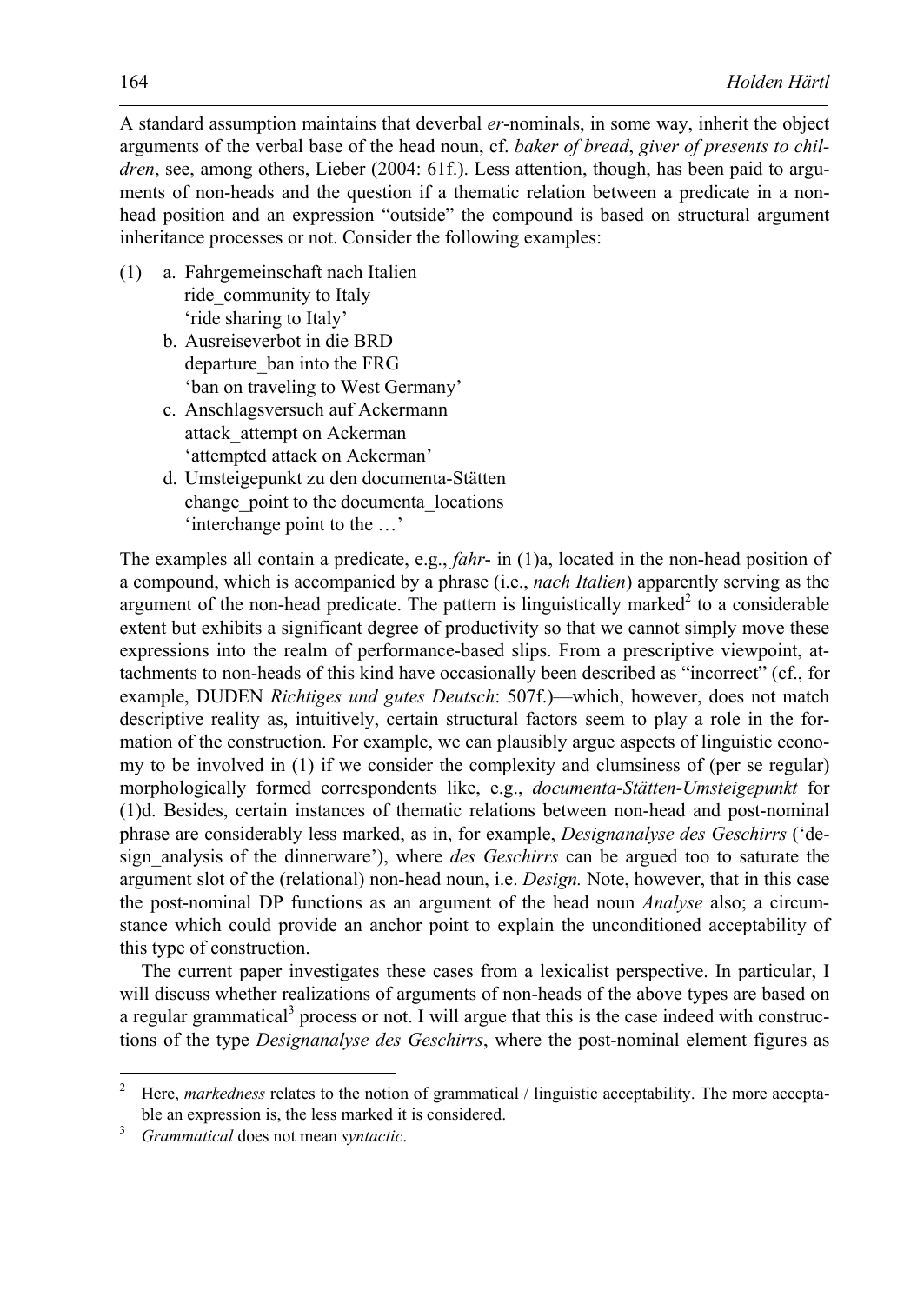$\overline{a}$ 

argument of both the head as well as the non-head. In contrast*,* (prepositional) external argument realizations of the type in (1)—i.e. constructions in which the post-nominal element satisfies an argument slot of the non-head predicate alone—will be approached from a non-grammatical, pragmatically oriented perspective.

In the second part of the paper, I will take a closer look upon verb-noun compounds like *Fahrgemeinschaft* in (1)a, *Sägewerk* (*sawmill*) etc. I will claim that the argument variables of the verbal non-heads are nevertheless lexically still active after the word-formation process, that is, in some way "inherited" to the compound. At this point it is vital to note that my assumptions do not necessarily imply a syntactic feature percolation operation (as proposed by, e.g., Harley 2008). Rather, I will assume a (lexical-semantic) operation of function composition to be at work in constructions like *Designanalyse des Geschirrs*. Furthermore, based on insights from PRO-configurations as well as sentential complements, I will implement a lexical-structural projection below the word level, under the assumption of two separate grammatical domains, i.e., syntax and morphology, which share a common generative structure building apparatus.

#### 2. Some problems for conditions on argument inheritance

Argument-structural restrictions on word-formation patterns have been associated with a broad array of principles and conditions, which we cannot even come close to describe in their entirety in this paper; see Baeskow (2011) and Härtl (2011) for overviews. A classic example is the above-mentioned sanction against external arguments in complex deverbal nominals, a restriction also formulated in Selkirk's (1982) *Subject Condition*. Note, however, that the condition is watered down by examples in which subjects are nevertheless realized within compounds. For instance, compounds based on intransitive verbs like *Hundeheulen* ('dog\_ howling') and *Möwengeschrei* ('seagull\_yelling') and also complex adjectival participles like *experten-getestet* ('expert\_tested') or *fachmann-geprüft* ('specialist\_inspected') all contain what could conceivably be grammatically represented as an external argument of the verbal predicate in the non-head position; see Di Sciullo (1992) and her critical discussion of the *Subject Condition*. A potential way out could be to exclude intransitive verbal bases from the condition, cf. *Hundeheulen* vs. <sup>??</sup>*Hundefressen*<sup>4</sup> ('dog\_eating'), which, however, entails a special treatment of the participles as the above examples contain transitive bases. Consider, on the other hand, that complex participles containing an agent argument are probably not based on a regular inheritance process, because novel expressions of this type are often marked, cf. <sup>??</sup>*großmutter-gestrickt* ('grandmother\_knitted'), ??*professoren-gelehrt* ('professor taught'). Further, *experten-getestet* does not have a verbal pendant, cf. \**experten-testen* (see, among others, Fuhrhop 2007 for details), which suggests that the "agent" nominal is attached *after* the adjectivization of the verbal base has taken place; see Maienborn and Gelderman (this volume) for such an analysis. Instead, what seems to play a key role in the licensing of this pattern is the conceptual salience of the

<sup>4</sup> The latter example is odd with the—here intended—agent reading of the non-head.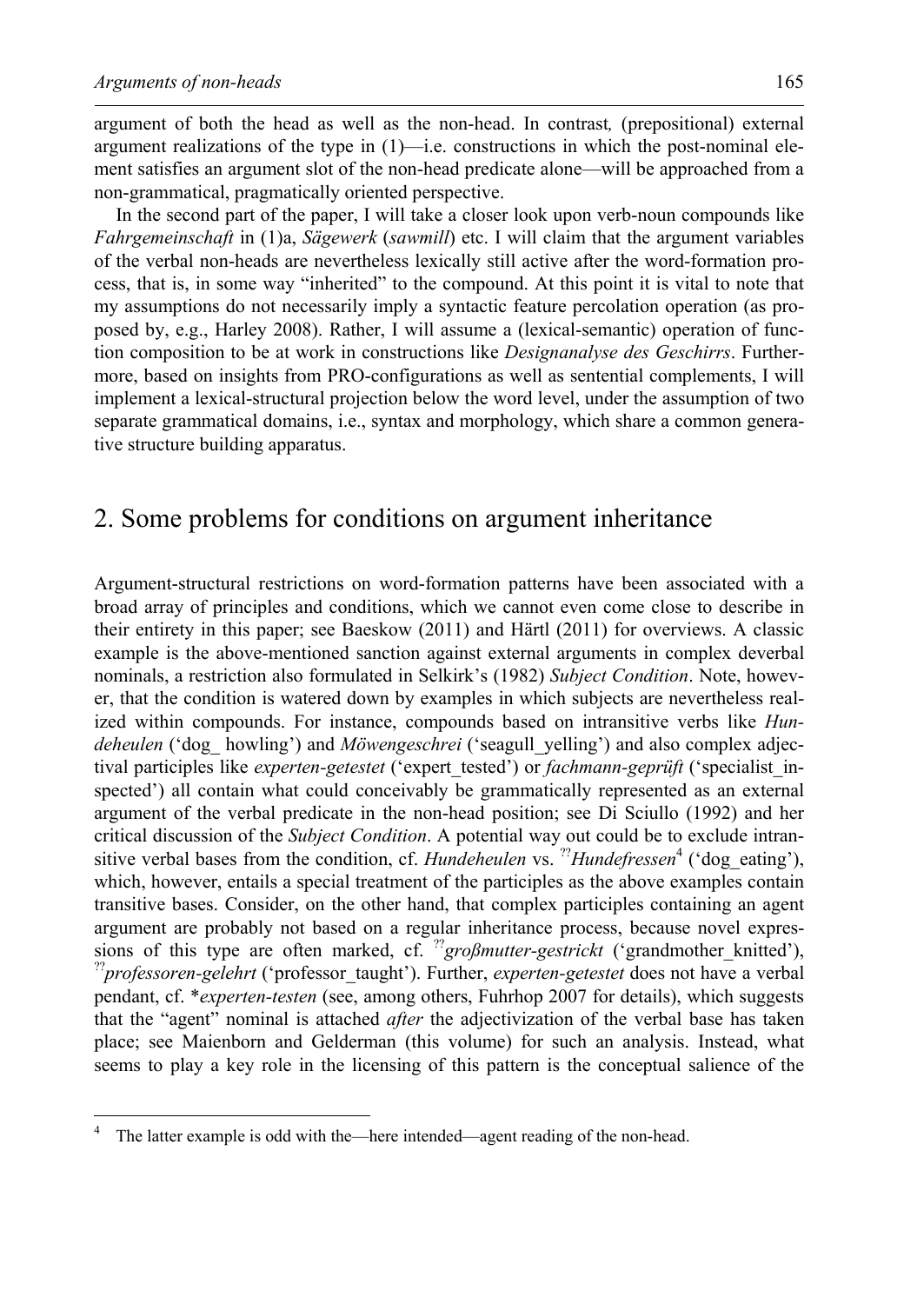property expressed with the adjective, which determines its interpretability and which makes its analysis as "synthetic" composite in the narrow sense redundant (see ibid.)

Rule-based accounts of argument inheritance are also challenged by apparent violations of the theta criterion. A standard analysis of complex nominalizations like *Personenbeschreibung* ('person\_description') implies that the non-head element *person-* satisfies the internal argument slot of the predicate *beschreib*-; cf. Grimshaw (1990), Lieber (2004). This assumption, however, is less unproblematic in light of the option to add a genitive DP realizing a thematic function quite identical to the one of the non-head: *Personenbeschreibung*  des Täters ('person description of the culprit'); see Solstad (2010) for discussion. Expressions like these seemingly violate the restriction, formulated by Di Sciullo (2005), that as soon as an argument position is satisfied within a compound, this position is no longer accessible to any compound-external DP as *meat-eating* (\**a steak*) illustrates; cf. Di Sciullo (2005: 27) and also Baker (1998: 190). A potential explanation could be that phrases like *Personenbeschreibung des Täters* contain actually a (deverbal) root compound as syntactic head and that the genitive DP alone satisfies the internal argument slot of the deverbal element. This, however, has the unattractive implication of two distinct analyses to be applied to one and the same compound: (i) as root compound when accompanied by a genitive DP of the above type and (ii) when it occurs in isolation, as compound containing a non-head which saturates the predicate's internal argument.<sup>5</sup> To get a clearer picture, let us inspect some other examples exhibiting instances of apparent double argument saturation:<sup>6</sup>

- (2) a. Designanalyse des Geschirrs design analysis of the dinnerware
	- b. Namensanalyse des Flusses name\_analysis of the river
	- c. Stabilitätsprüfung der Dachkonstruktion stability\_check of the roof\_construction
	- d. Belastbarkeitstest des Fahrzeuges capacity\_test of the vehicle

Noticeably, the non-heads of the compounds in these examples are all relational in a broader sense: nouns like *design*, *name*, etc. have relational meanings and, thus, contain an additional argument variable:  $\lambda y \lambda x \Delta M E(x,y)$ . Upon closer inspection, it appears that this argument slot is consistently "saturated"<sup>7</sup> by the genitive DP in the examples in  $(2)$ , which is also indicated by the corresponding paraphrases: *Design des Geschirrs*, *Name des Flusses*, etc. This configuration gives us reason to believe that the apparent double argument saturation should rather be seen as external argument realization, i.e., an instance of the saturation of an argument of a non-head and, thus, similar to the constructions in (1) above.

 5 This is expected under the *Argument Linking Principle*; see Lieber (1983: 258). It dictates that if a verbal head appears as sister to a (potential) internal argument that can figure as logical object this argument slot will be linked, i.e., saturated.<br> $\frac{6}{2}$  The examples in (2) are all extracted from (

The examples in (2) are all extracted from Google results or adaptations thereof.

I am not implying a *syntactic* argument percolation (cf. Selkirk 1982) to be at work here. Below, I will assume a lexical-semantic anchoring of the mechanism in the lexically oriented style of Lieber (1983).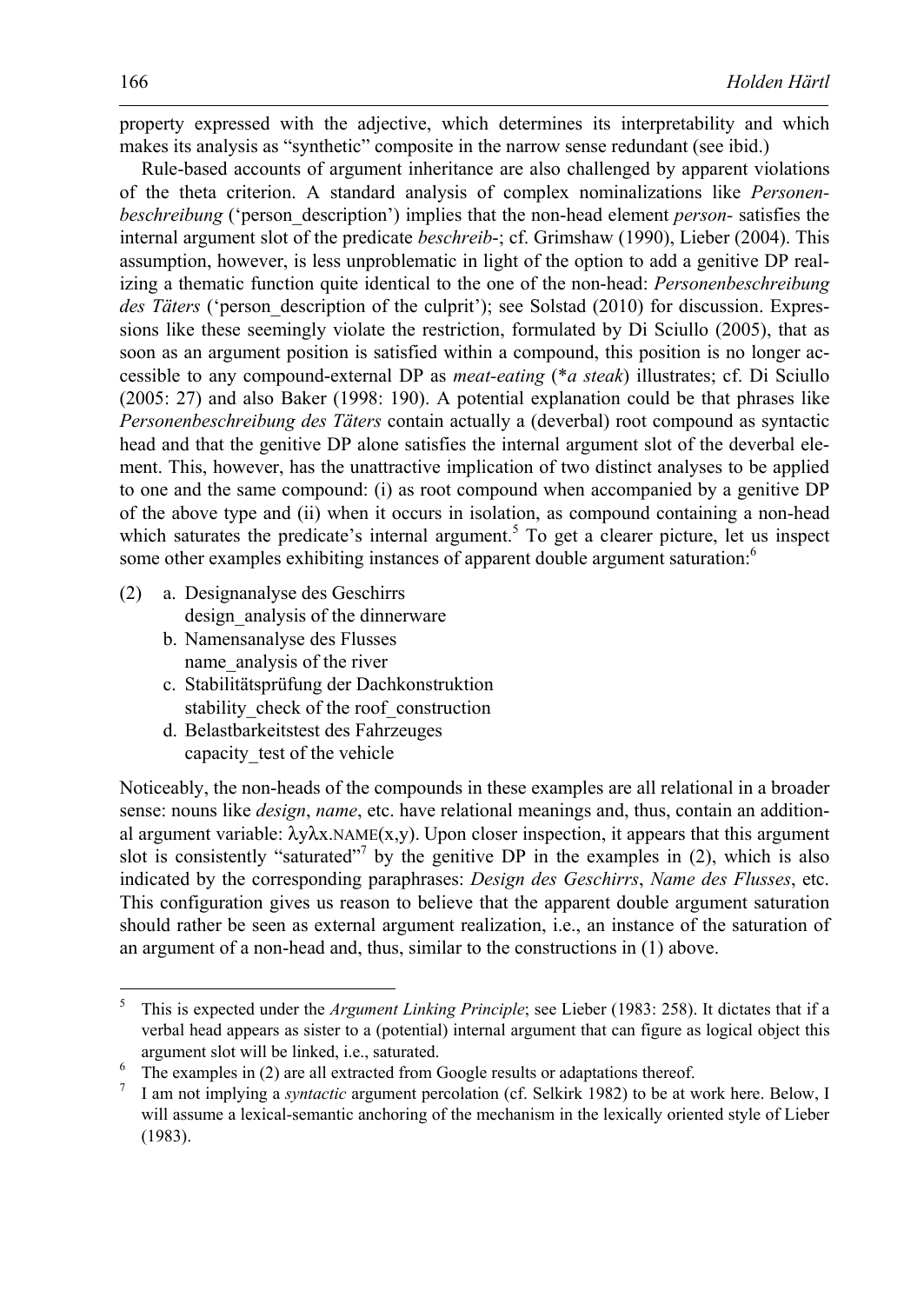Note that this insight is bolstered by the ungrammaticality of examples like \**Bonitatsprüfung der Liquidität* ('reliability\_assessment of the solvency'), where the genitive DP *der Liquidität* cannot saturate the theme role of *Bonität*. Thus, it seems that for constructions like those in (2) to be felicitous a thematic relation between non-head and genitive DP needs to be construable. From a structural viewpoint, a dependency like this, however, violates several grammatical principles, among them the *Head Principle* formulated in Selkirk (1982), which holds that only arguments of heads can be satisfied whereas arguments of non-heads are blocked from linking, cf. *baker of bread* vs. \**baking man of bread*. Hence, the question is raised if constructions like the ones in (1) and (2) are indeed grammatically licensed or if they should rather be explained on a pragmatic-conceptual basis—which, in turn, connects to the original question about the locus of word-formation in the language system. Note that two separate analyses for (1) and (2) may be also conceivable in light of the fact that only the latter have pendants which are acceptable with simplex head nouns, cf. *Analyse des Geschirrs* ('analysis of the dinnnerware') vs. \**Gemeinschaft nach Italien* in (1)a above. In the following section I will address this issue. First, I will review some previous analyses of arguments of non-heads and consider the implications for an analysis of outside argumental genitive DPs. In the second part, I will concentrate on verb-noun compounds like *Fahrgemeinschaft*, *Tauchanzug* ('dive\_suit', *diving suit*), etc. and their grammatical behavior in this respect.

## 3. Inheritance of arguments of non-heads

Note that attachments of a phrasal element to the non-head of the type in (1), i.e., constructions like *Fahrgemeinschaft nach Italien*, are restricted to arguments, while adjuncts seem to be generally excluded in this configuration, cf. ??*Fahrgemeinschaft mit dem Volkswagen*. Should we therefore analyze felicitous constructions of this type as the result of a structural mechanism of argument inheritance—wherever in the grammatical system we wish to locate it?

#### 3.1. Some previous analyses and their implications

 $\overline{a}$ 

From a lexicalist viewpoint, Höhle (1982) argued that cases like *Wartezeit auf den Arzt* ('wait time for the doctor') are indeed instances of grammatical argument inheritance, which are, however, significantly restricted in their productivity by idiosyncratic properties of the head nouns. While the author remains silent about the exact nature of these properties, Fabricius-Hansen (1993) identifies a restriction to be at work here, which limits external argument realizations to constructions in which head noun and argument phrase together constitute a syntactically and semantically possible noun phrase (ibid.: 230). This criterion would explain why a construction like *Designanalyse des Geschirrs* (see (2)a above) is considerably more acceptable than, e.g., <sup>??</sup>*Nachfolgefrage des Bürgermeisters*<sup>8</sup> ('suc-

<sup>8</sup> Observe that grammaticality judgments are notoriously difficult in this domain. For example, Fabricius-Hansen (1993: 229) considers *Nachfolgefrage Brandts* ('succession\_question Brandt's')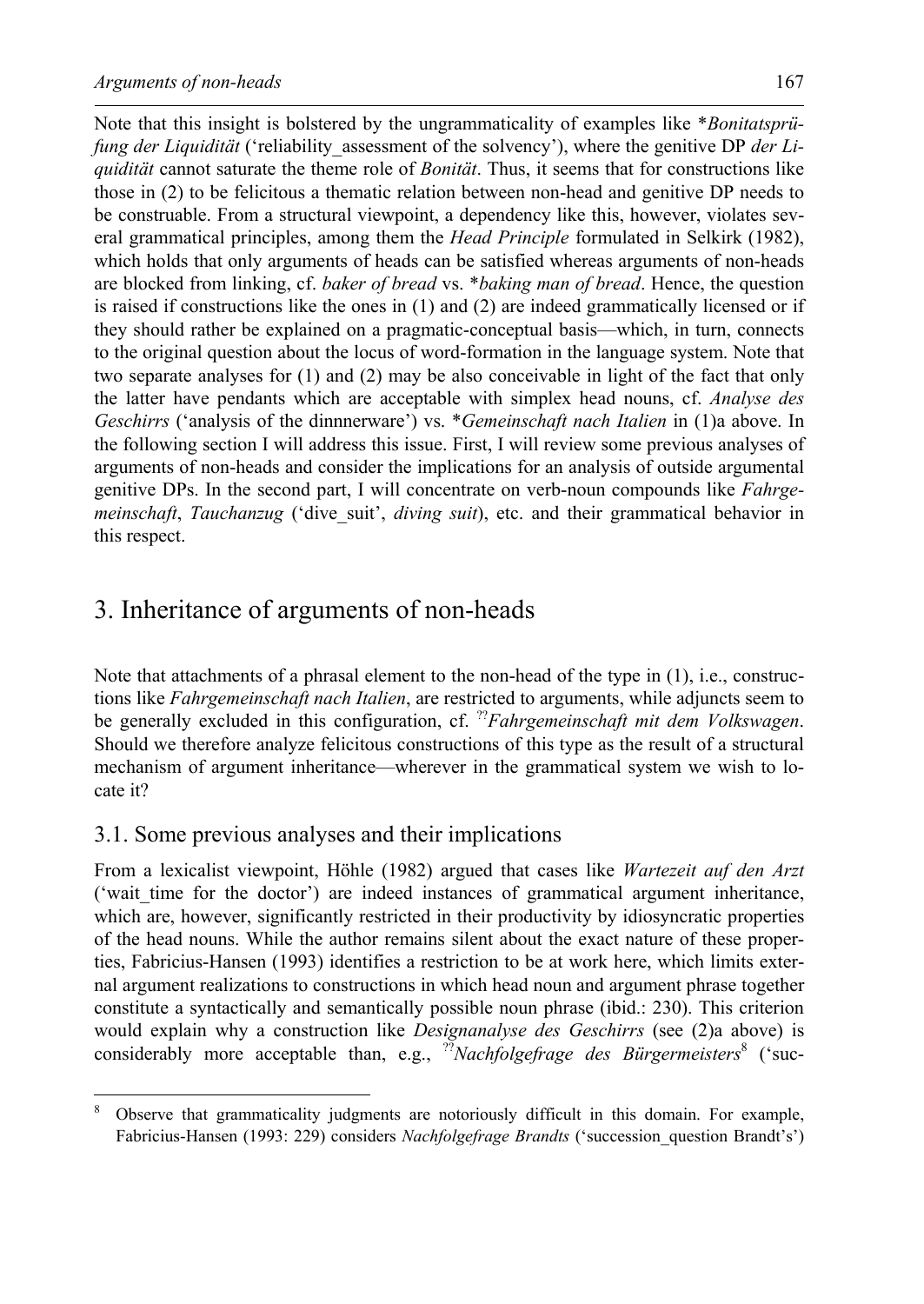cession\_question of the mayor') because in the former, but not in the latter case, the head noun and the genitive DP form a semantically coherent constituent. Besides, Wunderlich (1986) discusses aspects of lexicalization to be relevant in the formation of constructions of this type. He maintains that lexicalized complex nouns are available to external argument realization to a lesser extent in comparison to novel formations, which would explain the contrast between \**Sprechzimmer mit dem Direktor* ('speak\_room to the director') and ? *Verhandlungszimmer mit dem Direktor* ('negotiation\_room with the director'); see ibid.: 224 and also Fabricius-Hansen (1993: 231).

We can conclude that extra-grammatical factors are at work to a significant extent here, which control the creation of the constructions in question. Regarding productivity and linguistic acceptability as the decisive criteria, we have reason to believe that constructions with an argumental genitive DP of the type in (3), i.e., a DP satisfying an argument *exclusively* of the non-head, should be analyzed based on pragmatic grounds:

- (3) Pattern I:  $\lceil \text{NON-HEAD} \rceil$  HEAD DP-GEN<sub>ARG-I</sub> a. Abrissgenehmigung des schnellen Brüters
	- demolition\_permit of the fast breeder reactor

(from Wunderlich 1986: 224)

b. Absturzursache des Flugzeugs crash\_cause of the airplane

- (from Fabricius-Hansen 1993: 197)
- c. Impfpflicht des Truthahngeflügels vaccinate obligation of the turkey poultry

(based on an example I heard)<sup>10</sup>

I am not claiming that occurrences of this type should generally be considered performancebased slips of the tongue. However, due to their limited productivity and, in particular, because of their noticeable departure from the usual acceptability standards, constructions like those in (3) can be surmised to be occasional formations which are licensed through pragmatic intervention. This may be based on the well-known conversational maxims (see Grice 1975), which, among other things, regulate a linguistic expression to be communicatively economical, to the extent that the expression remains interpretable. For example, due to its length, the grammatically regular pendant for (3)c, i.e., *Truthahngeflügelimppflicht*, appears

to be better than *Reisemöglichkeit nach Bonn* ('travel\_opportunity to Bonn'), which, however, is against my own intuition. Likewise, the judgments for constructions of the type *Verhandlungszimmer mit dem Direktor* (see below) vary considerably; compare Fabricius-Hansen (1993: 195) and Wunderlich (1986: 224), see also Toman (1987: 61). See also McIntyre (2012) for a discussion of idiolectal aspects relevant in this context.<br><sup>9</sup> A pragmatic analysis is compatible with

l

A pragmatic analysis is compatible with an observation made in McIntyre (2012), who points out that the argumental genitive DPs like in (3) are systematically optional. Therefore, McIntyre proposes a semantic-conceptual approach in which—according to McIntyre—the genitive DPs are licensed by the fact that the (complex) head nouns are inherently relational.<br>Note that the kind reading for the genitive DP is intended in this example; see, among others,

Krifka et al. (1995) for details. We cannot go into the details of the complex interplay between the name giving function of compounds and kind interpretations of nominals but see, among others, Bücking (2010), Kotowski et al. (2012) for more.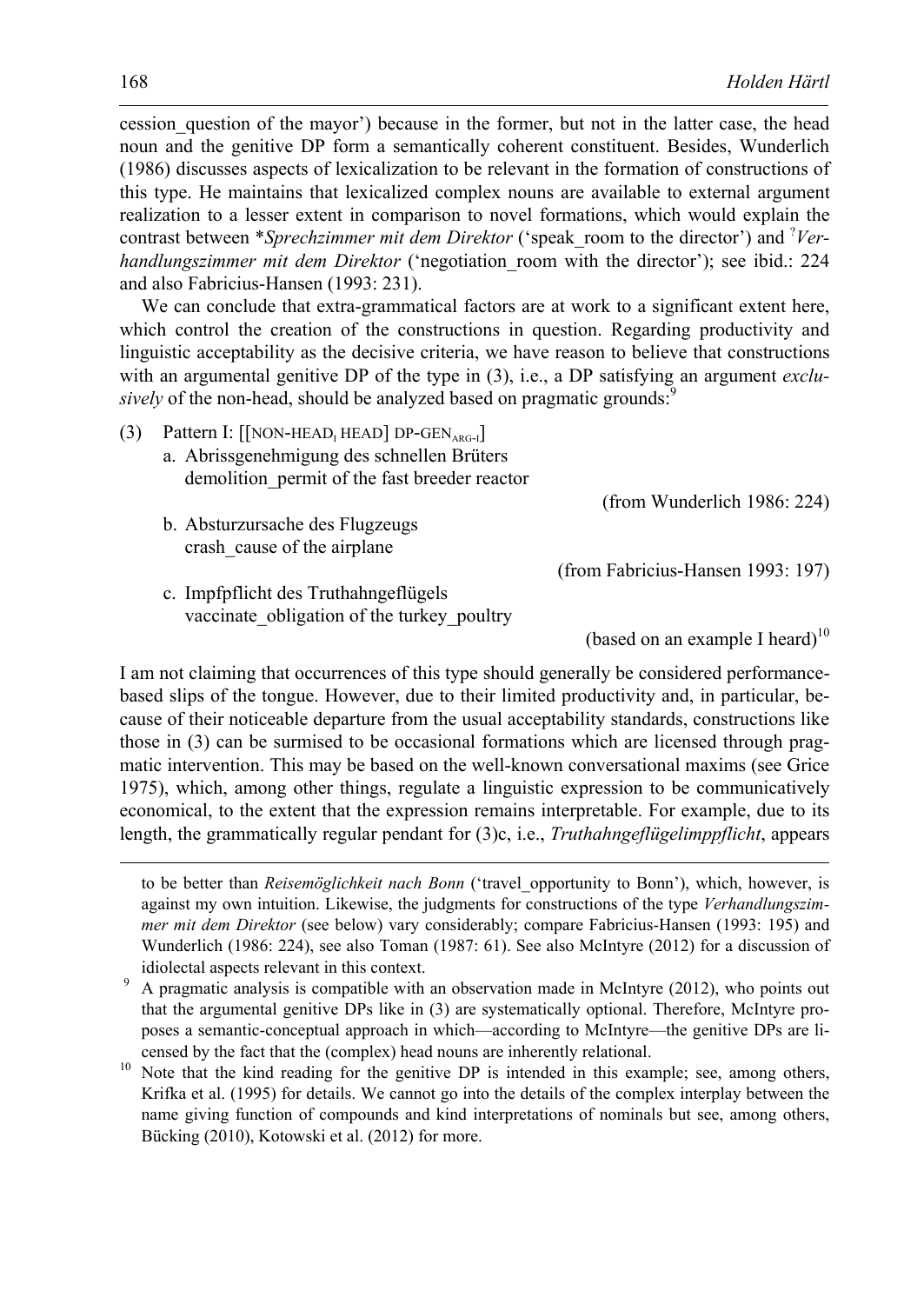$\overline{a}$ 

rather odd from a functional-communicative point of view. Consequently, a less "heavy" genitive DP argument should lead to a higher degree of markedness when realized externally, which indeed seems to be the case, cf. ??*Impfpflicht des Wildes* ('vaccinate\_ obligation of the wild\_animal'), with the possible explanation that the grammatically regular and thus more conventional expression *Wildimpfflicht* would do the job pertfectly.

Note that an alternative reading is conceivable for (3)c, in which the genitive DP is also linked to the nominal argument of the relational noun *Pflicht* ('obligation'), producing the somewhat peculiar interpretation for the terriers themselves to be under the expressed obligation. This interpretation corresponds to the configuration displayed in (2) above, where *both* the head and the non-head stand in a thematic relation to the genitive DP. Some additional examples are given in (4):

- (4) Pattern II:  $\left[\text{NON-HEAD}_I \text{ HEAD}_J\right] \text{DP-GEN}_{\text{ARG-1}/J}$ 
	- a. Oberflächenzerteilung des Knochens surface dispersion of the bone
	- b. Unterbodenreinigung des Fahrzeuges undercarriage\_cleaning of the vehicle
	- c. Persönlichkeitscheck des Bewerbers personality\_check of the applicant

Constructions of this type, displaying instances of apparent double argument linking, exhibit certain resemblances to the expressions in (3). For example, their paraphrases are structurally identical:

(5) a. Oberflächenzerteilung des Knochens  $\rightarrow$  Zerteilung der Oberfläche des Knochens b. Absturzursache des Flugzeugs → Ursache des Absturzes des Flugzeugs

In contrast to that in (3), however, the pattern displayed in (4) and (2) is fully regular and linguistically unmarked and, crucially, with the latter the internal argument variable of the deverbal head is compatible with the ontological-semantic type of the genitive DP. In accordance with the argumentation in Fabricius-Hansen (1993), see above, I will argue that that this a vital licensing condition for the construction, explaining its unmarkedness. Pursuing this view, we can assume the construction to be based on a regular grammatical pattern—be it "morphological" or "syntactic". The structure can be argued to have its formal, lexical-semantic reflexes in an operation of functional composition α/β β/γ → α/γ, in which two functions are combined and unsaturated arguments are inherited to the function resulting from the composition.<sup>11</sup> Informally speaking, for example, in  $(4)$ a, the relational nominal *Oberfläche*, representing a function itself, is applied to the deverbal *Zerteilung*<sup>12</sup> to satisfy its internal argument. In this operation, the relational argument of *Oberfläche* is inherited to the resulting expression (i.e., *Oberflächenzerteilung*), which will then be saturated by the genitive DP.

<sup>&</sup>lt;sup>11</sup> See Bierwisch (1989) and Gamerschlag (2005) and, in particular, also the discussion in Fanselow (1991: 16f.), who argues against an approach making use of functional composition to derive the interpretation of compounds containing a predicate non-head. 12 Aspects of the derivation of the *ung*-nominalization are ignored here; see Bierwisch (1989), (2009),

and Ehrich and Rapp (2000) for a discussion of the relevant aspects.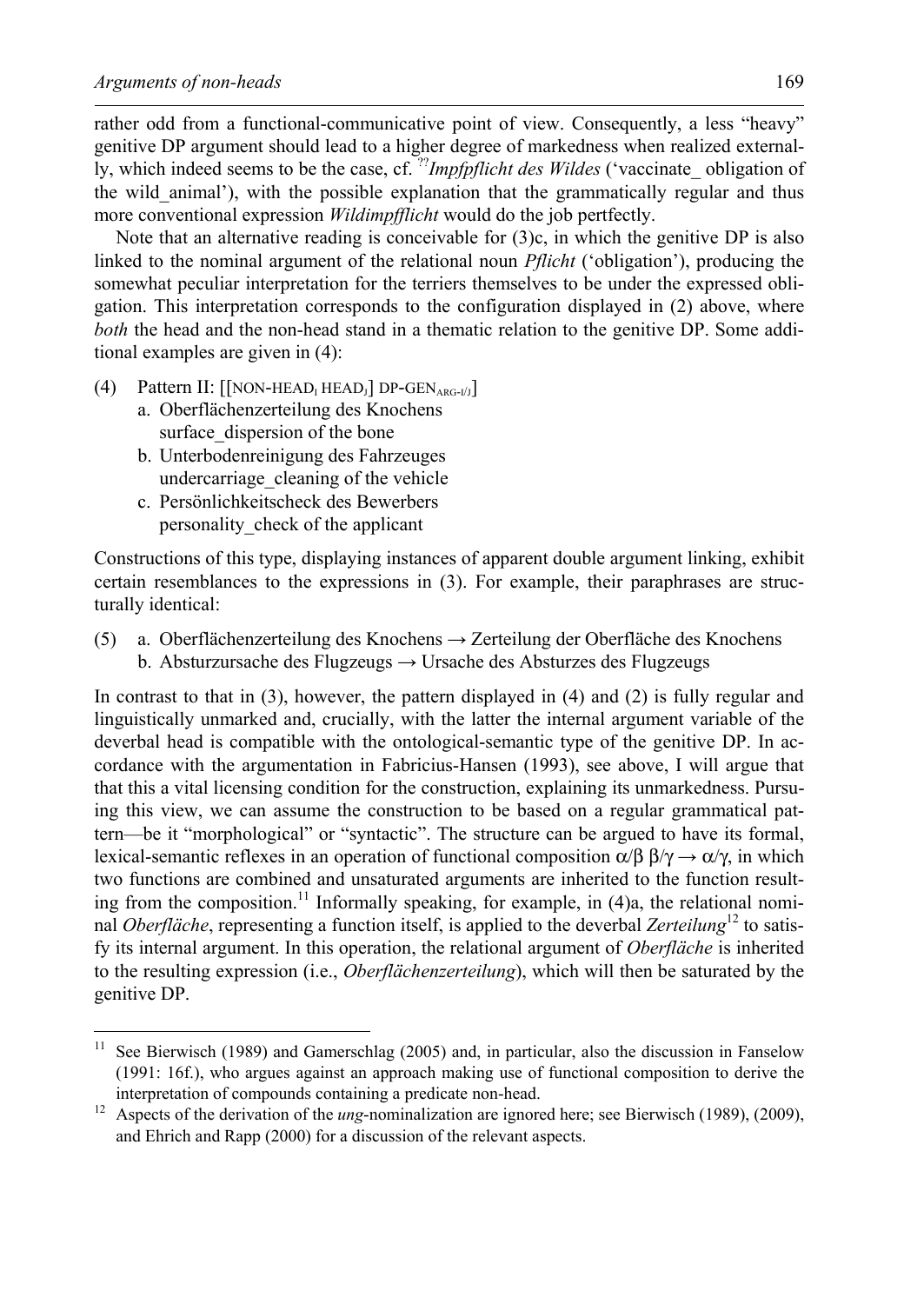So far I have argued for two distinct analyses of external argument realization. The first analysis applies to constructions of the type *Absturzursache des Flugzeugs*, as in (3), where I have opted for a pragmatic approach on grounds of the conversational maxims. The second analysis concerns constructions of the type in (2) and (4), which I consider to be based on grammatical principles and to have its reflexes in functional composition, i.e., a lexicalsemantic operation. Assuming two separate analyses for external argument realization leaves us unsure about which of the two analyses should be applied to externally realized arguments of non-heads in verb-noun compounds, that is, constructions of the type in (1). On the one hand, an expression like *Fahrgemeinschaft nach Italien* is—at least to my mind significantly more acceptable than *Absturzursache des Flugzeugs*, which moves the former closer to the domain of grammatical regularity. On the other hand, as is pointed out in Härtl (2012), external argument realizations of the type in (1) cannot easily be argued to be productive—something we would expect from a regular grammatical option—as many prepositional objects are in fact blocked from being "inherited" in the above sense, cf. ??*Auswanderphantasie nach Neuseeland* ('emigrate\_fantasy to New Zealand') or ??*Steiganleitung auf Kirchdächer* ('climb\_instruction on church\_roofs').

#### 3.2. The case of verb-noun compounds

Note that a grammatically anchored approach towards external argument realizations in verb-noun compounds (VNC) would imply a violation of the *Principle of lexical integrity* (see, among others, Anderson 1992, Booij 2009, Egg (this volume)), which blocks external access to word-internal elements. The structure in (6) illustrates the problem on a pretheoretical level: $13$ 

(6) *Fahrgemeinschaft nach Italien*



*Fahr*- *gemeinschaft nach Italien*

Let us have a brief look at some lexical-semantic characteristics of VNCs in German. To begin with, the word-formation pattern is fully productive and can involve all possible thematic relations between dependent and head: for instance, an agentive role as in *Tanzbär* (*dancing bear*), a theme role (*Lesebuch* (*reading book*)), or a locative role (*Esszimmer* (*din-*

l

<sup>&</sup>lt;sup>13</sup> We have to leave it for future research to ask to what extent an analysis for (6) should be on a par with the one covering the well-known bracketing paradox, as displayed in [[*functional grammar*] *-ian*]; cf., e.g., Booij 2009. Observe that in the latter case, too, a modifier (i.e., *functional*) relates to a non-head element (*grammar*). I wish to thank André Meinunger for the discussion about this point.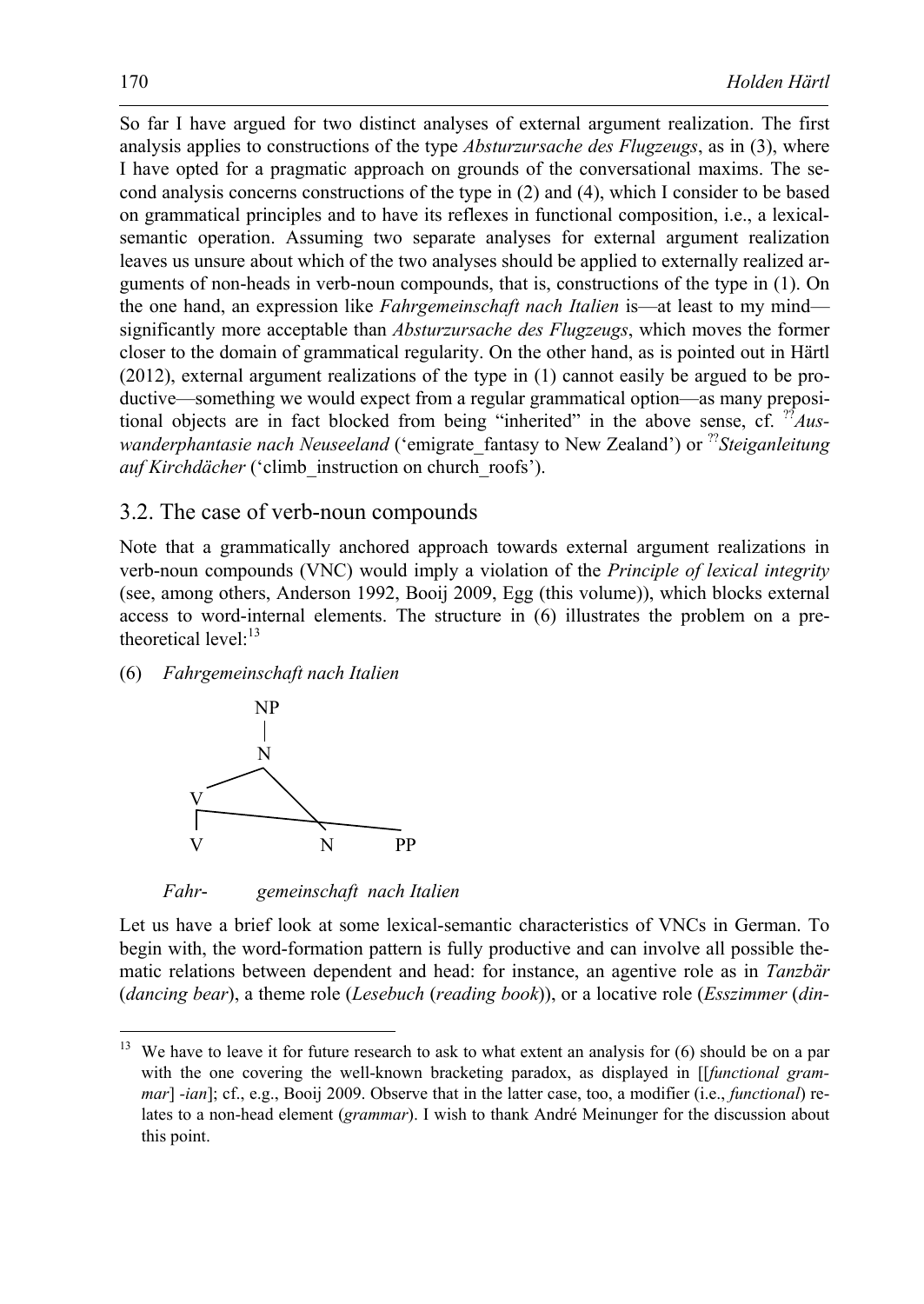*ing room*)); cf. Donalis (2005). The majority of VNCs are endocentric in German although a couple of exocentric ones also exist, such as, for example, *Schreihals* ('scream\_throat', *screaming child*) or Plappermaul (*chatterbox*). In contrast to German, in English the fully productive counterpart is provided by the pattern VERB-ing NOUN, cf. *swimming cap*, *drawing board*. Another difference between German and English is that English has exocentric "imperative" VNCs (corresponding to the productive pattern in Romance languages), in which the head noun functions as the internal argument of the verbal predicate, as in *pickpocket* or *killjoy*; cf., among others, Gast (2008), Sauer (2004) for details. Lastly, in a number of VNCs, e.g., *Stinkedecke* ('stink\_blanket') or *Riechesocken* ('smelling\_socks'),14 the event variable of the verbal predicate can be argued to refer non-generically but specifically, which is reflected in the fact that their interpretation does not involve a kind in the sense that a subset of the head noun's extension is referred to; cf. Härtl (2012).

What evidence could be used to promote a pragmatic approach to the structural configuration displayed in (6)? First of all, as already mentioned above, this type of breakup of a word-internal structure is not generally available since adjuncts are blocked in this configuration, cf. *Fahrgemeinschaft* \**mit dem Volkswagen*/\**mit hoher Geschwindigkeit* ('at high speed'). Note that this does not necessarily provide evidence for a grammatical argument inheritance view towards external argument realizations of the type in (6): We may just as well declare conceptual-informational salience of the goal role to be responsible for the licensing of the construction. Note, furthermore, that argumental genitive DPs are considerably less regular in this configuration than prepositional argumental constituents: \**Fahrerlaubnis des Motorrads* ('drive\_license of the motorbike'), \**Lesevergnügen des Bestsellers*  ('read\_enjoyment of the bestseller'). A possible explanation for this effect could again aim at the heaviness of prepositional phrases: A canonical realization of the goal argument within the compound, i.e., something like *Italienfahrgmeinschaft*, 'Italy ride community', removes the prepositional element and appears just as odd for functional-communicative reasons as the respective syntactic paraphrase *Gemeinschaft zur Fahrt nach Italien* ('community for a ride to Italy'). Furthermore, compound-internal realizations of goals and locations, respectively, are generally not fully regular in German (cf. ??*Seespringer* ('lake\_jumper'), ??*Deckenbaumeln* ('ceiling\_dangling'), ??*Briefkasteneinwerfer* ('mailbox thrower-inner)), which is another factor promoting a compound-external realization of prepositional arguments.15

That the heaviness of argumental PPs correlates with the option to realize them externally explains the contrast between *\*Aufnahmeverbot in die Mannschaft* ('admission\_ban to the team') versus ? *Aufnahmeverbot sowohl in die Nationalmannschaft als auch die Bundesligamannschaft* ('admission ban to the national team as well as the Bundesliga team'),<sup>16</sup> which, in turn, supports a pragmatic analysis of the construction. Additional support for a

 $14$ Note that these forms often involve a linking element -*e*-, in contrast to the generic non-head predicates in clearly lexicalized VNCs of this kind, cf. *Stinktier* ('stink\_animal', *skunk*), *Riechfläschchen* ('smell\_bottle', *vinaigrette*). In how far the pattern can be regarded as productive must be left to future considerations.<br><sup>15</sup> I wish to thank Andrew McIntyre for this insight.

<sup>&</sup>lt;sup>16</sup> I wish to thank Andrew McIntyre for these examples.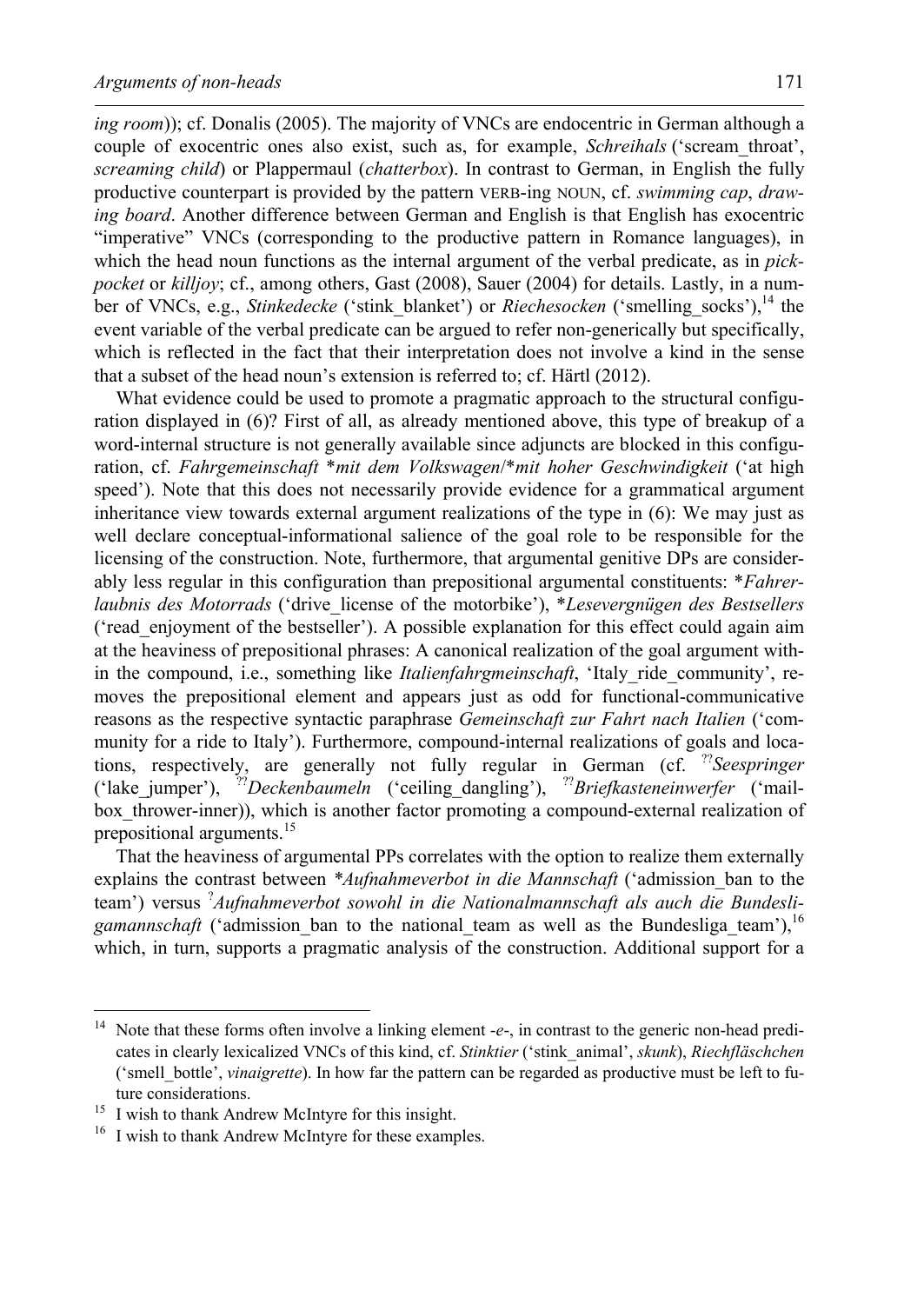pragmatic analysis for external argument realization in VNCs comes also from sentential arguments of the verbal non-head. Consider the following examples:

- (7) a. das Denkverbot, dass die Erde rund ist the think\_ban that the earth is round
	- b. das Mitteilbedürfnis, dass man verliebt ist the tell\_need that one is in love 'the need to tell that you are in love'
	- c. die Ignorier-Anweisung, dass der Wert überschritten wurde the ignore\_command that the value has been exceeded

Evidently, sentential arguments, too, can be considered heavy elements and can thus, as such, be realized compound-externally, as the examples in (7) illustrate. This option is again accounted for by the functional oddity of the grammatically regular correspondent, which, in this case, is provided by a phrasal compound, cf. *Dass-die-Erde-rund-ist-Denkverbot*. 17 We can conclude that the same pragmatically based analysis applied to Pattern I (e.g., *Absturzursache des Flugzeugs*) is also appropriate for external argument realizations in VNCs.

External argument realizations like those in (7) as well as in (1) and (3) demonstrate that the arguments of the non-heads involved have not been discarded in the corresponding word-formation process. That the argument variables are indeed still active can, for example, be deduced also from the fact that the slots can be saturated compound-internally in a canonical way, see the examples in (8):

(8) Schuhputzzeug (shoe\_clean\_kit, 'shoe cleaning kit') Apfelschälmaschine (apple\_peel\_machine, 'apple peeling machine') Eisensägewerk (iron\_saw\_mill, 'iron sawmill') Schneekehrmaschine (snow\_sweep\_machine, 'snow-sweeping machine')

In these examples, the left-hand nominal element can be surmised to saturate the internal argument of the verbal non-head, $18$  which—just like the instances of external argument realizations examined above—challenges the traditional view that only arguments of (syntactic) heads can be saturated; cf. Selkirk (1982). Of course, as an alternative explanation, one may also maintain that in the underlying word-formation process root elements are combined that have abdicated any argument-structural potential; which would be wellsuited to the fact that basically any type of modifier is acceptable in non-head positions of compounds.19 According to the latter view, the left-hand element in the examples in (8) wouldn't represent an argument in the narrow sense of the verbal non-head after all; see

-

 $17$  See Meibauer (2007) for a discussion on the expressivity (i.e., the linguistic markedness) of phrasal

compounds. 18 For a more sophisticated discussion on the assignment of thematic roles stemming from non-heads,

see, e.g., Boase-Beier and Toman (1986).<br><sup>19</sup> For example, agent arguments are, at least marginally, also acceptable in the respective position: *Männerputzkurs* ('men\_clean\_seminar', *men cleaning seminar*), as well as locative or temporal modifiers of the type *Frühjahrsputzplan* ('spring\_clean\_schedule', *spring cleaning schedule*). It should be obvious that these patterns are not limited to occur exclusively in verb-noun compounds but can be found with other types of compounds as well, cf. section 2 above.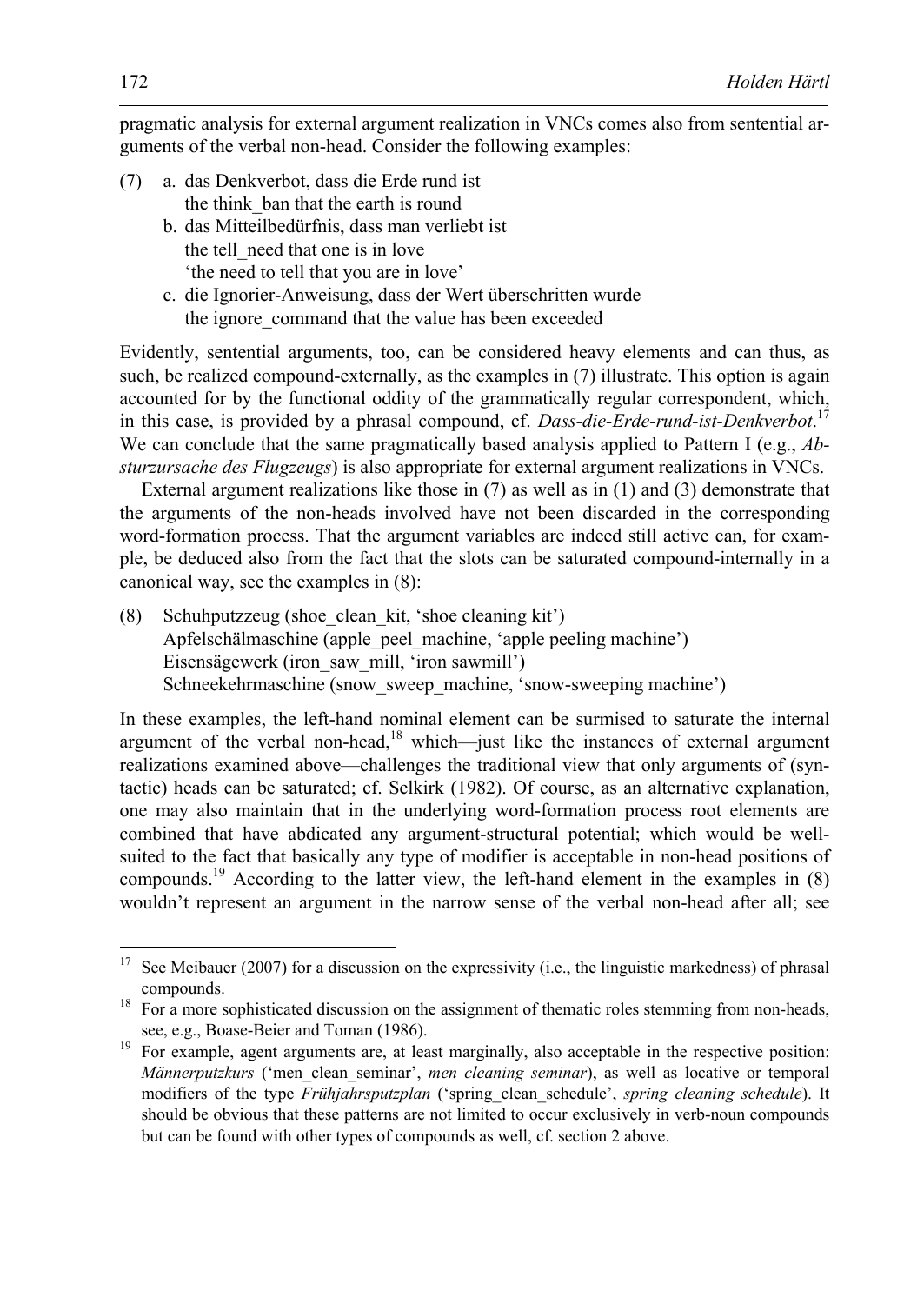Fanselow (1991) for such a view. However, the activeness of the argument slots of the verbal non-head can also be inferred from the fact that sentential arguments of VNCs, see (7) above, are licensed through the presence of the predicate in the non-head and, hence, corresponding simplex nouns render semantically deviant readings of the corresponding sentential complementations:

- (9) a. #das Verbot, dass die Erde rund ist 'the ban that the earth is round'
	- b. #das Bedürfnis, dass man verliebt ist 'the need that one is in love'
	- c. #die Anweisung, dass der Wert überschritten wurde 'the command that the value has been exceeded'

Indications that the verb's argument positions in VNCs are grammatically present also come from syntactic constructions involving control configurations. In a number of VNCs including control verbs, the implicit argument can be argued to control a PRO-element contained in a non-finite clause. Consider the following examples: $^{20}$ 

(10) a. der *Bitt*brief [PRO Geld zu spenden]

the ask\_letter ('petition') [PRO to spend money]

- a'. ??der Brief [PRO Geld zu spenden]
- b. das *Empfehl*schreiben [PRO das Urteil anzuerkennen] the recommend letter ('recommendation letter') [PRO to accept the sentence]
- b'. ??das Schreiben [PRO das Urteil anzuerkennen]
- c. die *Schwör*rede [PRO sich für die Bürger einzusetzen] the swear speech ('swearing-in speech') [PRO to speak for the citizens]
- c'. ??die Rede [PRO sich für die Bürger einzusetzen]

In the acceptable examples, see (10)a–c, the PRO-element can be argued to be controlled by an implicit argument of the verbal predicate in the VNCs. This is indicated, first, by the unacceptability of the examples in  $(10)a^2-c$ , containing simplex nouns, where no verbal argument structure is present and, second, by the varying PRO-reference, which is determined by the corresponding thematic argument: PRO is controlled by the verb's indirect object in (10)a and (10)b, i.e., the one who is asked and the one who receives the recommendation, respectively, whereas in (10)c PRO is controlled by the subject, i.e., the one who swears.

In conclusion, we have good reason to assume that argument positions of the verbal dependent are grammatically still present in VNCs after the word-formation process has taken place. A question that is still open is how we can account for this insight from a grammatical point of view. From a lexicalist morphological perspective—and this is the one I would like to defend here—a syntactic analysis which relies on a formal argument inheritance operation is not plausible (cf., e.g., Lieber (1992, 2004) for a discussion). What I would like to propose instead is a structural projection below the word level: Argument saturation, phenomena like PRO-control and external sentential complements, as well as

<sup>20</sup> The compounds in (10) are all attested but archaic. The reason for this is that the pattern is no longer productive with the control verbs in question and has generally been replaced by the nounnoun pattern, cf., e.g., *Empfehlungsbeschluss* ('recommendation\_decision').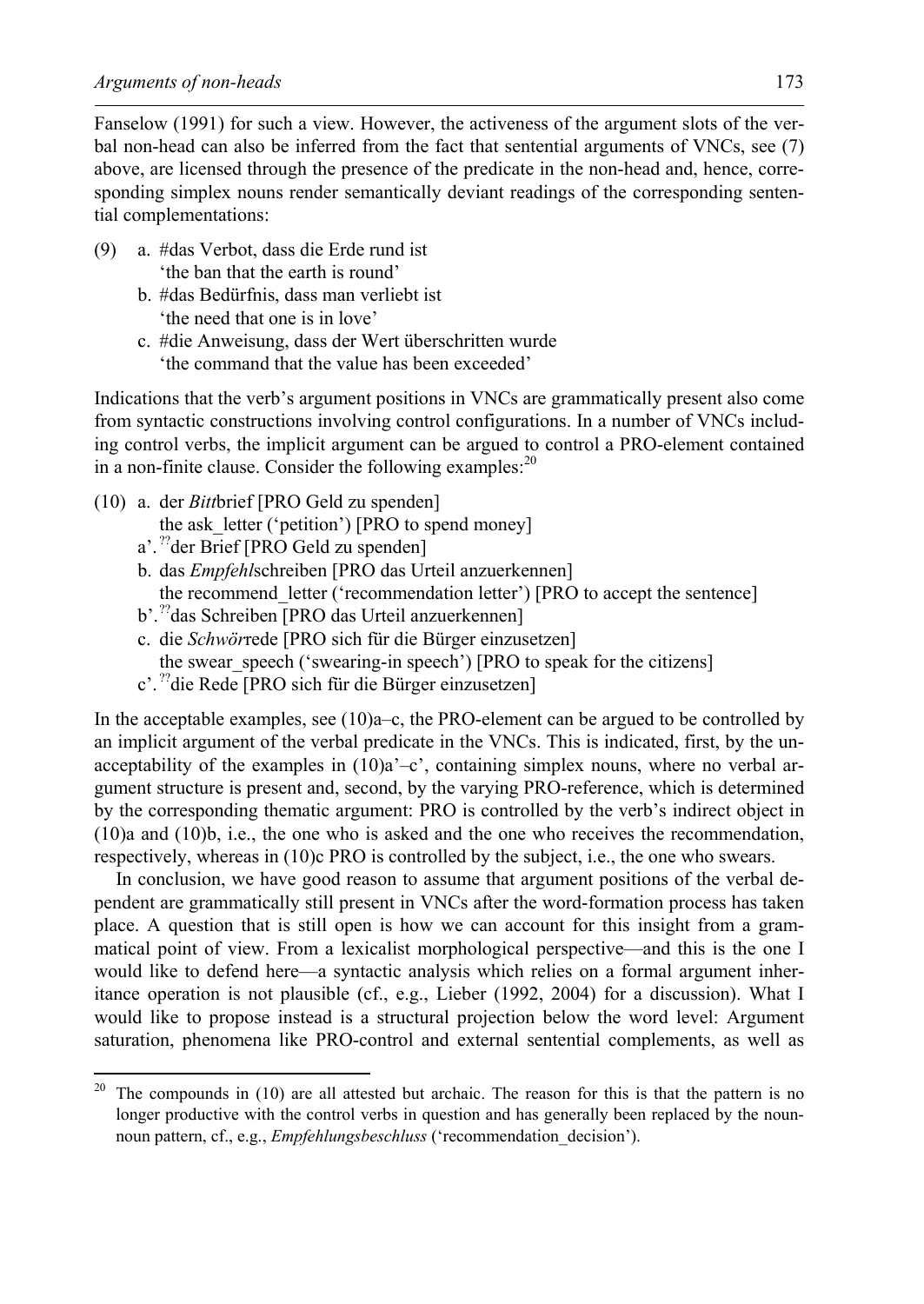adverbial modifications of the verbal non-head as in *Schnellkochtopf* ('fast\_cook\_pot', *pressure cooker*) suggest the presence of a (non-functional) lexical-structural projection in the VNCs' representation, as is illustrated in (11), see Härtl (2012) for details:



In this (tentative) representation,  $\beta$  is used to represent the verbal root, while  $\alpha$  signifies the satellite of  $\beta$ , i.e., a modifier or an argument. It is vital to note that the proposed analysis does not imply the giving up of the boundary between morphology and syntax. Rather, the analysis is compatible with the assumption, from Ackema and Neeleman (2004, 2010), that morphology and syntax—standing in competitive relation to each other—are two separate domains of grammar that, however, share a common generative structure building apparatus. According to this view, canonical, unmarked structure building is rooted in syntax, which explains the unacceptability of expressions like \**to truck-drive* as it is blocked by the syntactically produced alternative, i.e., *to drive a truck*. Besides, the notion of competition (possibly in the optimality-theoretic sense) relates suitably to the idea discussed above that pragmatic factors influence the choice of structure building route selected for a complex nominal. In such a framework, a theoretically solid basis can be given to the insight that the functional markedness of a morphological product such as *Dass-die-Erde-rund-ist-Denkverbot* (cf. (7)a) can pave the way for external argument realization as in *Denkverbot, dass die Erde rund ist*.

#### 4. Conclusion

We have investigated arguments of non-heads against the background of the question as to whether thematic relations expressed in compounds are based on a grammatically anchored operation of argument inheritance or not. On closer inspection, (at least) two different interpretations of this question can be identified in the literature. On the one hand, we can ask if argument inheritance in compounds is a mechanism that is rooted in the grammatical system *at all* and, thus, a function of universal grammar. On the other hand, if we accept that argument inheritance exists, we can ask about its location *within* the grammatical system, where some scholars have argued argument inheritance to be a syntactic operation, while others have maintained it to be rooted in a separate, lexical-morphological system. Predominantly, these questions have been investigated with a particular focus on the argument-structural properties of deverbal heads, as in *dog owner* or *owner of a dog.*

The current paper has examined the argument-structural potential of the non-head of a compound and the conditions on external argument realizations (i) with an argumental geni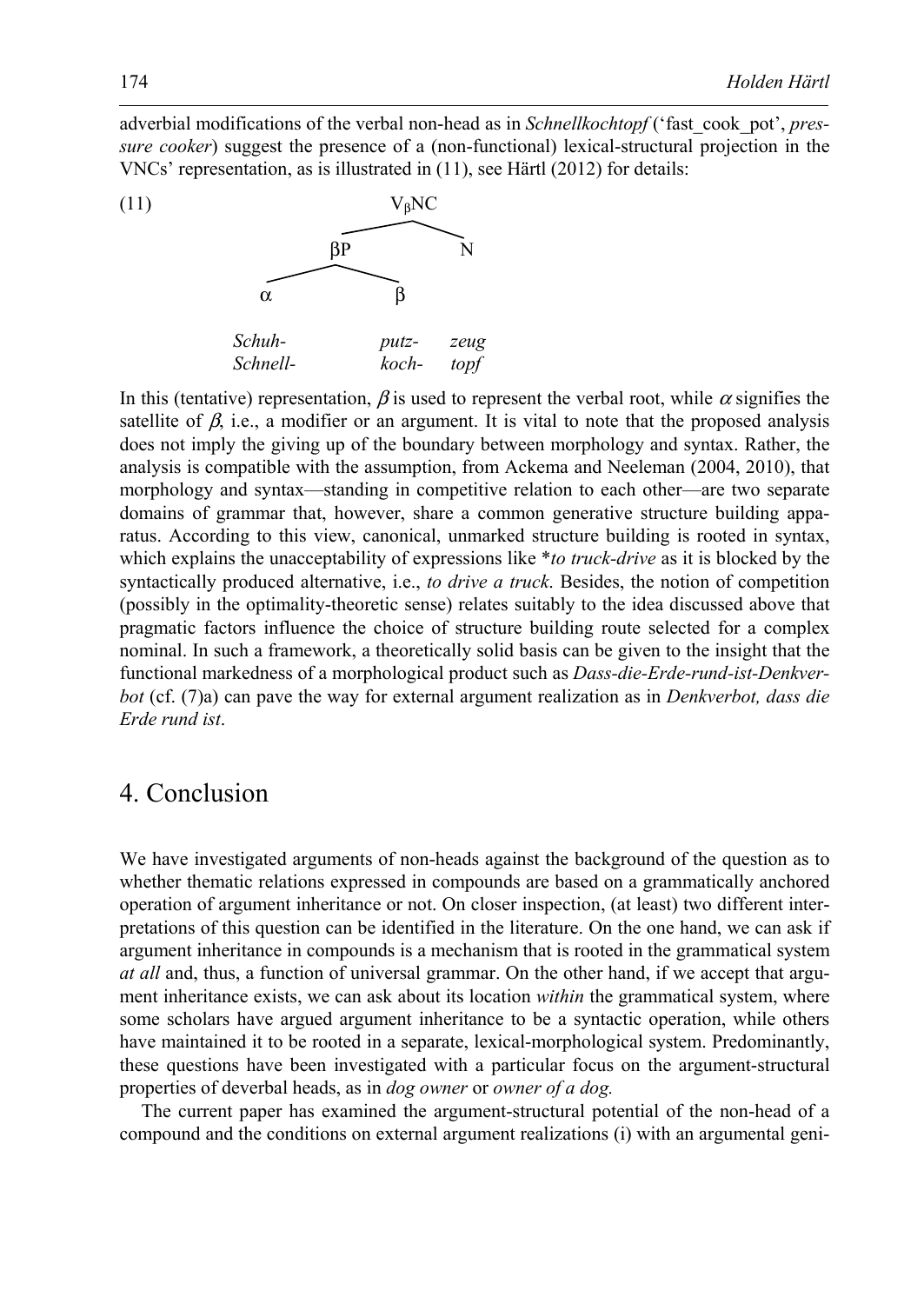tive DP as in *Absturzursache des Flugzeugs* ('crash\_cause of the airplane') as well as *Designanalyse des Geschirrs* ('design\_analysis of the dinnerware') and (ii) with argumental PPs of the type *Fahrgemeinschaft nach Italien* ('ride\_community to Italy'), with a special focus on verb-noun compounds. For argumental genitive DPs as in *Absturzursache des Flugzeugs*, in which the genitive DP stands in a thematic relation only to the non-head, I have argued for a pragmatically-anchored analysis, based on conversational maxims à la Grice. For the second type, i.e., argumental genitive DPs which relate to both the head and the non-head as in *Designanalyse des Geschirrs*, I have proposed a grammatical analysis, which relies on a lexical-semantic operation of functional composition of the head noun predicate (*Analyse*) and the relational noun (*Design*). The argument "inherited" to the resulting expression is saturated by the genitive DP.

Note that the latter analysis does not necessarily imply a softening of the *Principal of lexical integrity*. However, the situation is different with VNCs, because here, just as with the argumental genitive DPs of pattern type I, the PP saturates the argument slot of the nonhead alone. Thus, the pragmatic analysis I put forward above is less costly, considering lexical integrity as a grammatical directive; cf. Egg (this volume). Evidence on behalf of a pragmatic approach comes again from the "heaviness" of PPs as well as external argument realizations involving sentential arguments as in *Denkverbot, dass die Erde rund ist* ('think\_ban that the earth is round').

The analyzed data indicate that the argument variables in question have not been discarded in the word-formation process involved. In fact, we have good reason to assume that they are active in the lexical representation underlying the expressions. Evidence comes from internal argument saturation as in *Schuhputzzeug* ('shoe\_clean\_kit') as well as the fact that externally realized sentential arguments are deviant if no verbal non-head is present, cf. # *Verbot, dass die Erde rund ist*. Finally, we have looked at configurations involving PRO, as in *Bittbrief, Geld zu spenden* ('ask letter to spend money'), and concluded that the binding of PRO can be argued to be dependent on an implicit argument of the verbal non-head.

The above results lead is to the conclusion that there is a lexical-structural projection below the word level, see (11) above. I have argued such an analysis to be compatible with a lexicalist perspective, under the assumption of a model in which, competing with each other, syntax and morphology represent two distinct domains, which, however, rely on a common generative structure building apparatus.

#### Bibliography

- Ackema, P. and A. Neeleman (eds.) (2004): *Beyond morphology: Interface conditions on word formation*. Oxford: Oxford University Press.
- Ackema, P. and A. Neeleman (eds.) (2010): The role of syntax and morphology in Compounding. In: S. Scalise and I. Vogel (eds.), *Cross-disciplinary issues in compounding.*  Amsterdam/Philadelphia: John Benjamins, 21–36.
- Anderson, S. R. (1992): *A-morphous morphology*. Cambridge, MA: Cambridge University Press.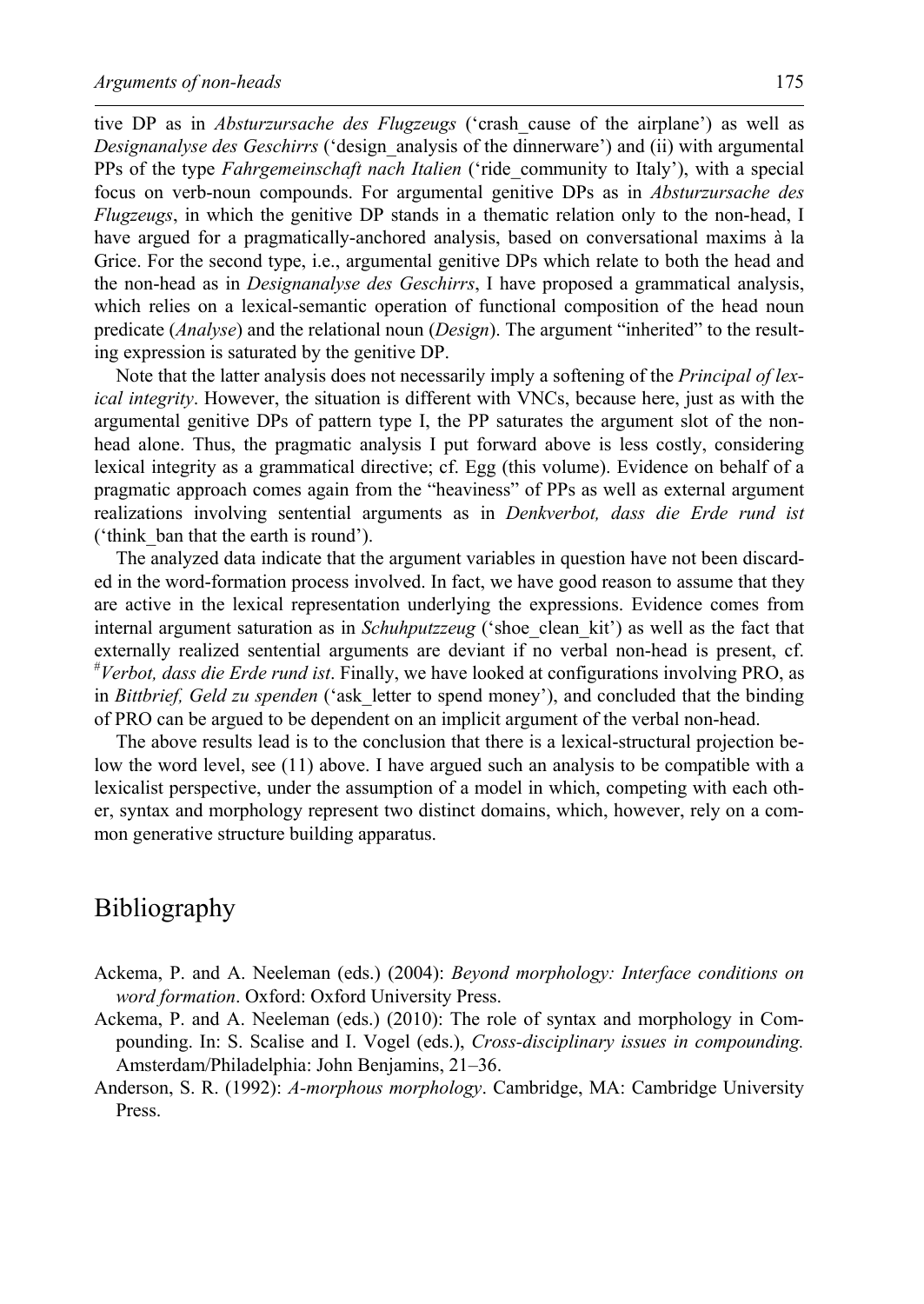- Baeskow, H. (2011): Rules, Patterns and Schemata in Word-Formation. To appear in: P. O. Müller, I. Ohnheiser, S. Olsen and F. Rainer (eds.), *An international handbook of the languages of Europe. HSK Word-Formation*. Berlin/New York: de Gruyter.
- Baker, M. (1998): Comments on the paper by Sadock. In: S. G. Lapointe, D. K. Brentari and P. M. Farrell (eds.), *Morphology and its relation to phonology and syntax*. Stanford, CA: CSLI Publications, 188–212.
- Bierwisch, M. (1989): Event nominalizations: proposals and problems. In: *Linguistische Studien 194.* Berlin: ZISW, Akademie der Wissenschaften, 1–73.
- Bierwisch, M. (2009): Nominalization lexical and syntactic aspects. In: A. Giannakidou and M. Rathert (eds.), *Quantification, definiteness, and nominalization* (Oxford Studies in Theoretical Linguistics 24). Oxford: Oxford University Press, 281–320.
- Boase-Beier, J. and Jindřich T. (1986): On θ-Role assignment in German compounds. *Folia Linguistica* 20: 319–340.
- Booij, G. (2009): Lexical integrity as a formal universal. A constructionist view. In: S. Scalise, E. Magni and A. Bisetto (eds.), *Universals of language today*. Berlin: Springer Science and Business Media, 83–100.
- Bücking, S. (2010): German nominal compounds as underspecified names for kinds. In: S. Olsen (ed.), *New impulses in word-formation* (=Sonderheft *Linguistische Berichte* 17). Hamburg: Buske, 253–281.
- Di Sciullo, A. M. (1992): Deverbal compounds and the external argument. In: I. M. Roca (ed.), *Thematic structure. Its role in grammar.* Dordrecht: Foris, 65–78.
- Di Sciullo, A. M. (2005): Decomposing compounds. *Skase Journal of Theoretical Linguistics* 2 (3): 14–33.
- Donalies, E. (2005): *Die Wortbildung des Deutschen. Ein Überblick* (2. Auflage). Tübingen: Narr.
- Ehrich, V. and I. Rapp (2000): Sortale Bedeutung und Argumentstruktur. *ung*-Nominalisierungen im Deutschen. *Zeitschrift für Sprachwissenschaft* 19 (2): 245–303.
- Fabricius-Hansen, C. (1993): Nominalphrasen mit Kompositum als Kern. *Beiträge zur Geschichte der deutschen Sprache und Literatur* 115: 193–243.
- Fanselow, G. (1988): Word formation and the human conceptual system. *Linguistische Studien* (= Arbeitsberichte der Akademie der Wissenschaften der DDR) 179: 31–52.
- Fanselow, G. (1991): Ein modulares Konzept der Lexikonerweiterung. In: J. Lenerz, S. Siebert and D. Büring (eds.), *Theorie des Lexikons* (=Arbeiten des Sonderforschungsbereichs 282. Nr. 6). Universität Düsseldorf, 1–32.
- Fuhrhop, N. (2007): Verbale Komposition: Sind *brustschwimmen* und *radfahren* Komposita? In: R. Métrich and M. Kauffer (eds.), *Verbale Wortbildung im Deutschen*. Tübingen: Stauffenburg, 49–58.
- Gamerschlag, T. (2005): *Komposition und Argumentstruktur komplexer Verben: Eine lexikalische Analyse von Verb-Verb-Komposita und Serialverbkonstruktionen* (=Studia grammatica, Band 61). Berlin: Akademie Verlag.
- Gast, V. (2008): V-N Compounds in English and German. *Zeitschrift für Anglistik und Amerikanistik* 56 (3): 269–282.
- Grice, H. P. (1975): Logic and conversation. In: P. Cole and J. L. Morgan (eds.), *Syntax and semantics: Vol. 3. Speech Acts*. New York: Academic Press, 41–58.
- Grimshaw, J. (1990): *Argument structure*. Cambridge, MA: MIT Press.